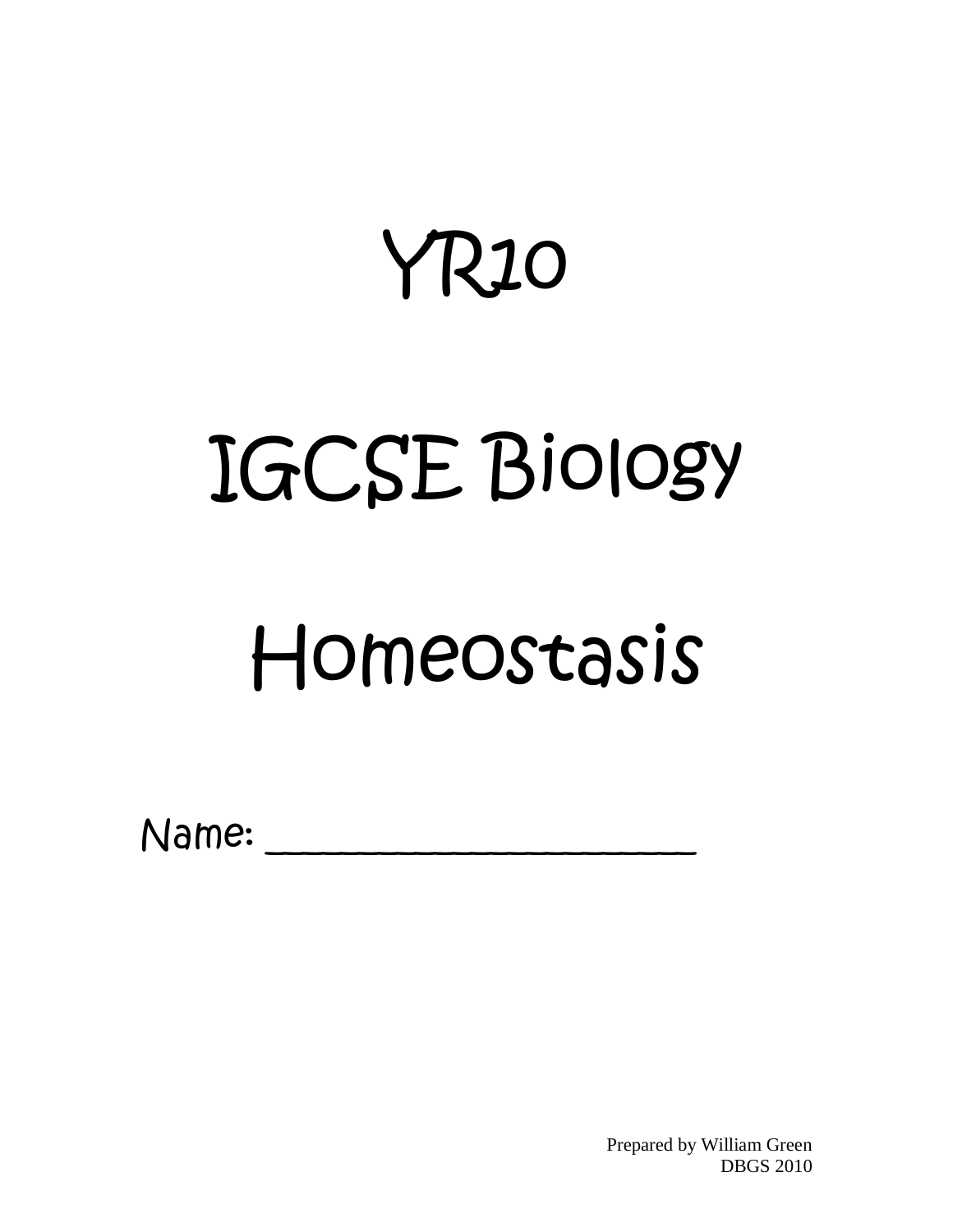## Homeostasis

Body cells work best if they have the correct conditions e.g.

1. \_\_\_\_\_\_\_\_\_\_\_\_\_\_\_\_\_\_\_\_\_\_\_\_\_\_\_\_\_\_\_\_\_\_\_  $2.$ 3. \_\_\_\_\_\_\_\_\_\_\_\_\_\_\_\_\_\_\_\_\_\_\_\_\_\_\_\_\_\_\_\_\_\_\_

Write the definition of Homeostasis in the box below:

1. What is homoeothermic? Endothermic?

2. What would your body temperature be in the Sahara desert?

3. What would your body temperature be in the Arctic?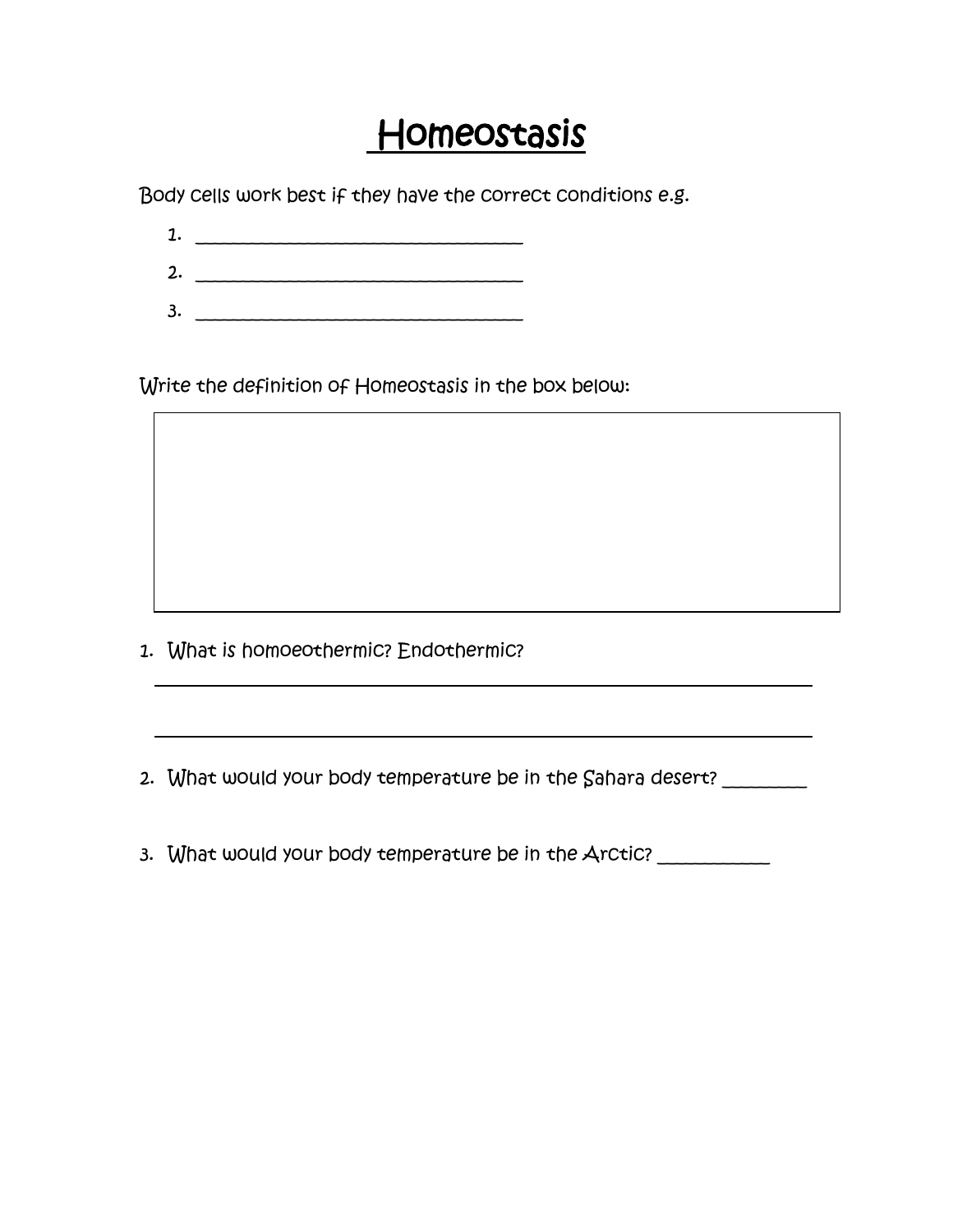4. Complete these diagrams:



Volume = \_\_\_\_\_\_\_ Surface area = \_\_\_\_\_\_ Volume : Surface area ratio =  $\_\_$ 

For every 1 unit of heat \_\_\_\_\_\_\_\_\_\_\_\_\_\_

 $\frac{1}{2}$  ,  $\frac{1}{2}$  ,  $\frac{1}{2}$  ,  $\frac{1}{2}$  ,  $\frac{1}{2}$  ,  $\frac{1}{2}$  ,  $\frac{1}{2}$  ,  $\frac{1}{2}$  ,  $\frac{1}{2}$  ,  $\frac{1}{2}$  ,  $\frac{1}{2}$  ,  $\frac{1}{2}$  ,  $\frac{1}{2}$  ,  $\frac{1}{2}$  ,  $\frac{1}{2}$  ,  $\frac{1}{2}$  ,  $\frac{1}{2}$  ,  $\frac{1}{2}$  ,  $\frac{1$ 



| Volume $=$            |
|-----------------------|
| Surface area $=$      |
| Volume : Surface area |
| $ratio =$             |

For every 1 unit of heat \_\_\_\_\_\_\_\_\_\_\_\_\_\_

\_\_\_\_\_\_\_\_\_\_\_\_\_\_\_\_\_\_

5. The \_\_\_\_\_\_\_\_\_\_\_\_\_ the volume : surface area ratio is, \_\_\_\_\_\_\_\_\_\_\_\_\_\_\_\_\_\_\_\_\_\_\_

\_\_\_\_\_\_\_\_\_\_\_\_\_\_\_\_\_\_\_\_\_\_\_\_\_\_\_\_\_\_\_\_\_\_\_\_\_\_\_\_\_\_\_\_\_\_\_\_\_\_\_\_\_\_\_\_\_\_\_\_\_\_\_\_\_\_\_\_\_\_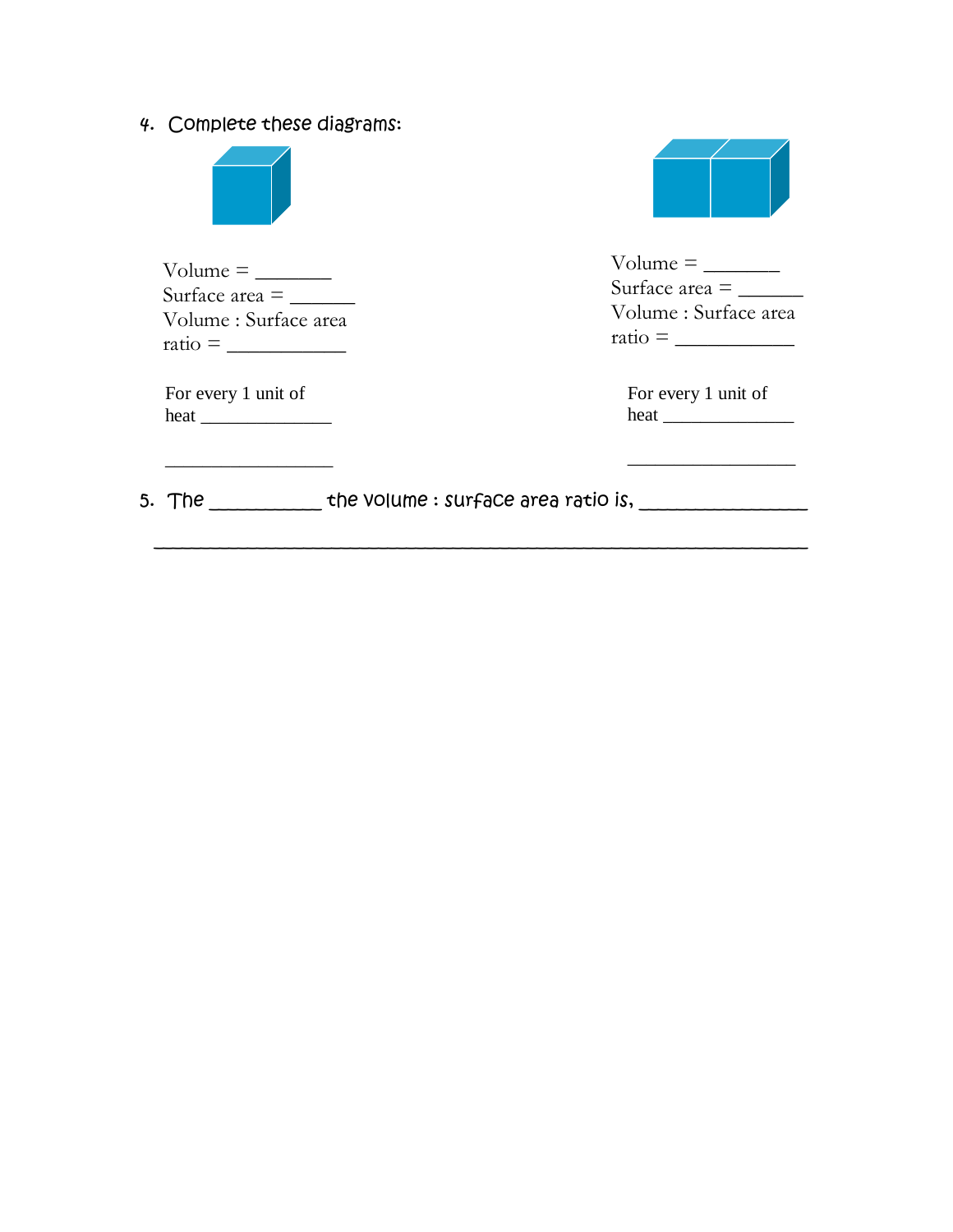## Ways to cool the body down

What controls body temperature?

Explain how this happens?

Label the diagram of the skin

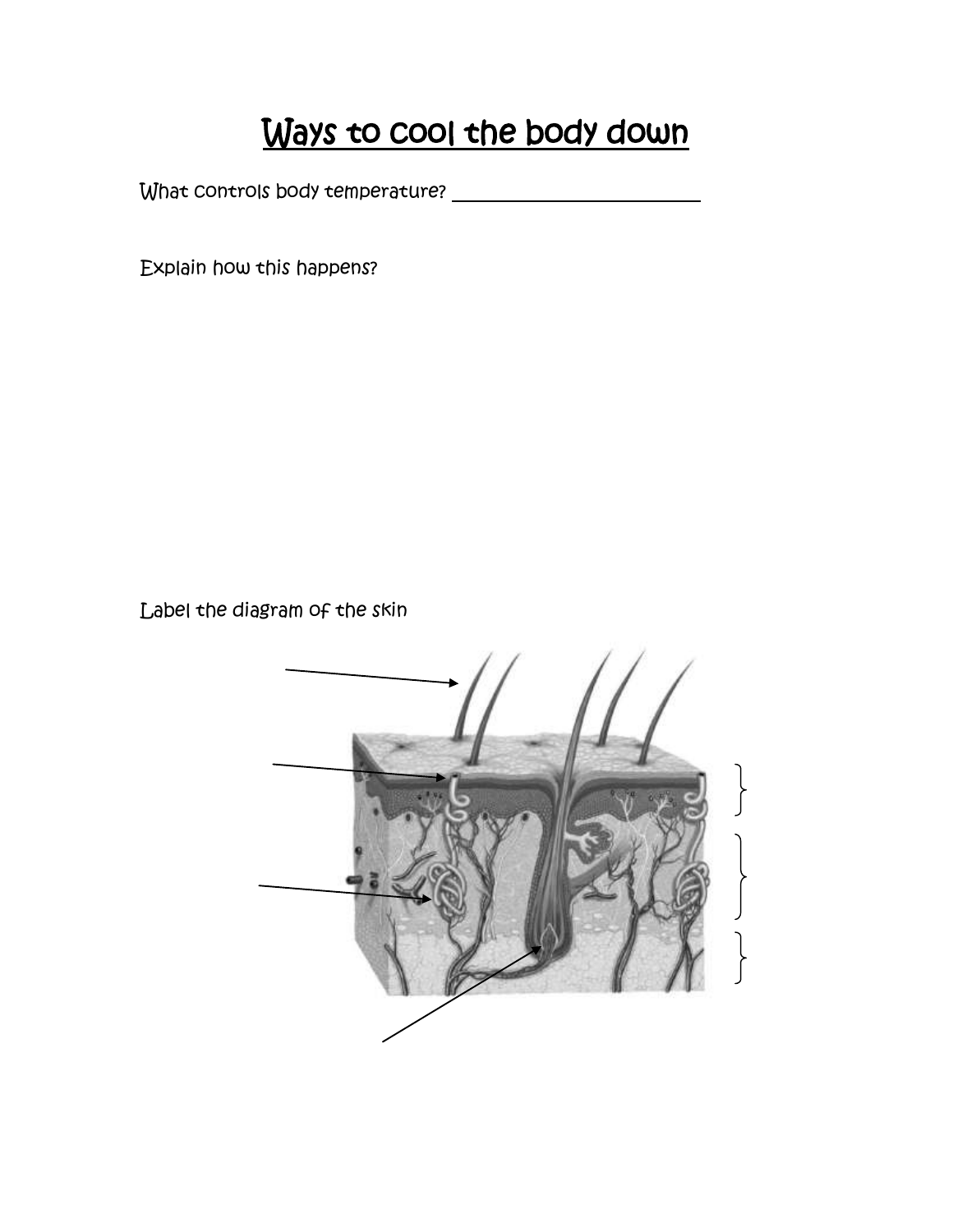What is the function of the human skin?

There are two ways to cool the body down:

- 1. \_\_\_\_\_\_\_\_\_\_\_\_\_\_\_\_\_\_\_\_\_\_\_\_\_\_\_
- 2. \_\_\_\_\_\_\_\_\_\_\_\_\_\_\_\_\_\_\_\_\_\_\_\_\_\_\_

### **Sweating**

- When your body is hot, \_\_\_\_\_\_\_\_\_\_\_\_\_\_\_\_\_\_\_\_\_\_\_ are stimulated to release sweat.
- The \_\_\_\_\_\_\_\_\_\_ sweat turns into a \_\_\_\_\_\_\_\_\_\_\_\_ (it \_\_\_\_\_\_\_\_\_\_\_\_\_\_\_\_)
- $\blacksquare$  To do this, it needs  $\blacksquare$
- It gets that heat from your \_\_\_\_\_\_\_\_\_\_\_.
- $\blacksquare$   $\blacktriangle$ s your skin loses heat, it \_\_\_\_\_\_\_\_\_\_\_\_\_\_\_\_\_\_\_\_\_\_\_\_\_\_\_\_\_\_.

### Vasodilation

- Your \_\_\_\_\_\_\_\_\_\_\_\_ Carries most of the heat energy around your body.
- There are **the can be are all that can be are all the can be** underneath your skin that can be

filled with \_\_\_\_\_\_\_\_\_\_\_ if you get too hot.

This brings the blood \_\_\_\_\_\_\_\_\_\_\_\_\_\_\_\_\_\_\_\_\_\_\_\_\_\_\_\_\_\_\_\_\_\_\_\_\_\_\_\_\_\_\_

of the skin so more heat can be lost.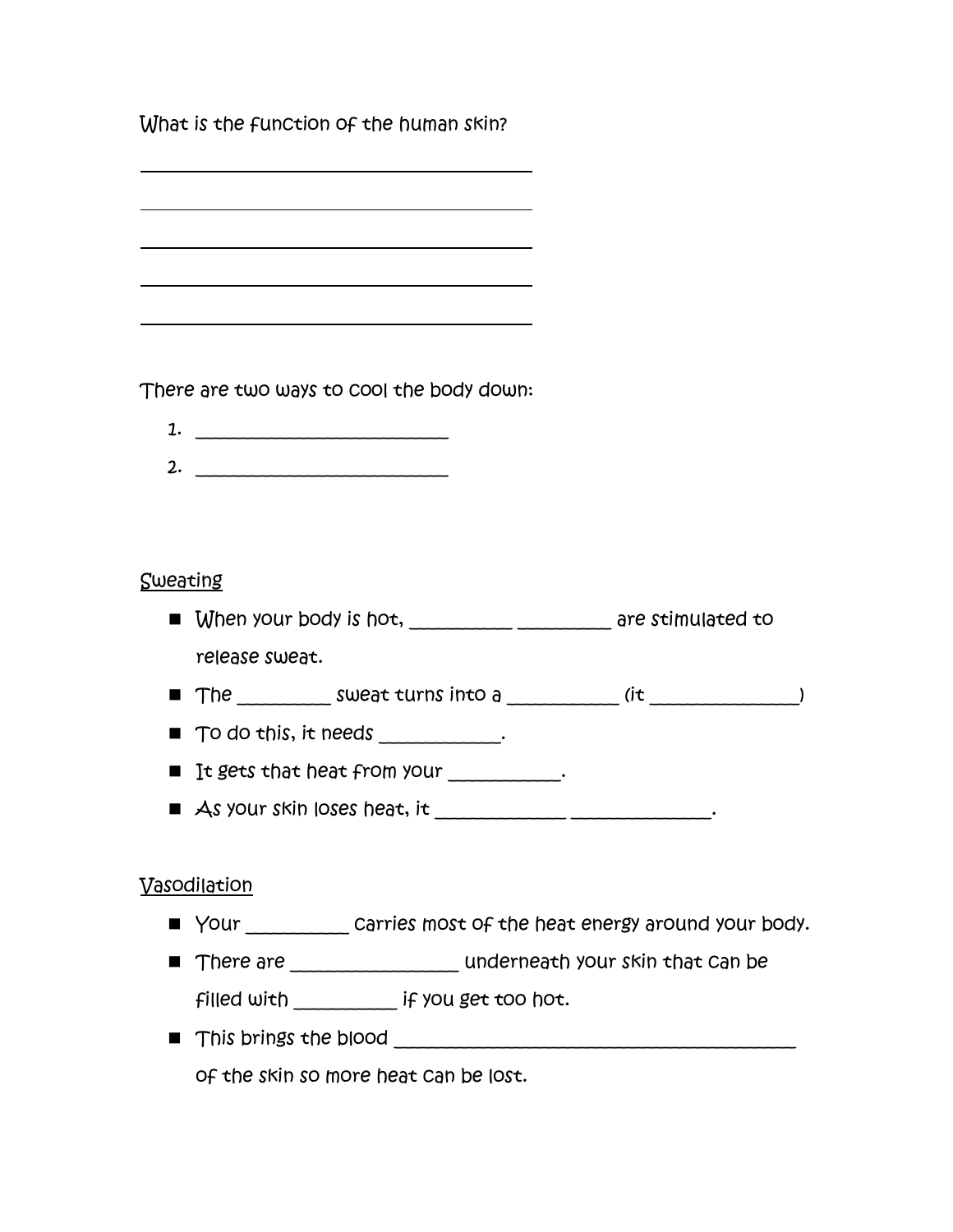Draw in the dilated blood vessels:

## Ways to warm the body up

There are two ways to warm the body up:

- 1. \_\_\_\_\_\_\_\_\_\_\_\_\_\_\_\_\_\_\_\_\_\_\_\_\_\_\_
- 2. \_\_\_\_\_\_\_\_\_\_\_\_\_\_\_\_\_\_\_\_\_\_\_\_\_\_\_

**Vasoconstriction** 

- $\blacksquare$  This is the opposite of  $\blacksquare$
- The \_\_\_\_\_\_\_\_\_\_\_\_\_\_\_\_underneath your skin get \_\_\_\_\_\_\_\_\_\_\_\_\_\_\_\_\_\_\_\_

(shut off).

This \_\_\_\_\_\_\_\_\_\_\_\_\_\_\_\_\_\_\_\_\_\_\_\_\_\_\_\_\_\_\_\_\_\_\_\_\_\_\_\_\_\_\_\_\_\_\_\_\_\_\_\_\_\_\_\_\_\_\_

so less heat can be lost.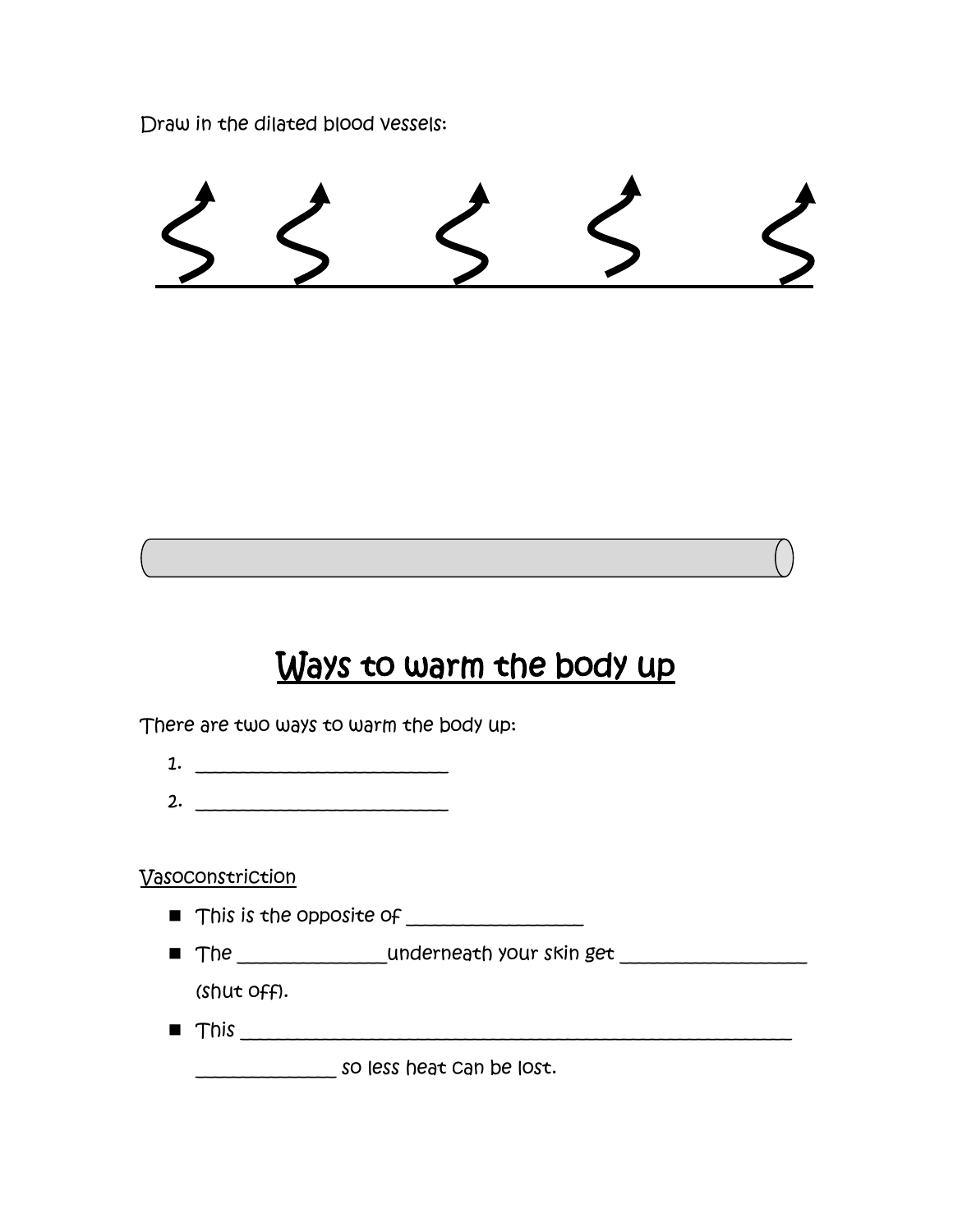Draw in the constricted blood vessels:

| Piloerection<br>$\blacksquare$ This is when the | on your | "stand up".      |
|-------------------------------------------------|---------|------------------|
| $\blacksquare$ The hairs                        |         | next to the skin |
| which is then                                   |         |                  |
| $\blacksquare$ The air becomes an               |         |                  |

Draw the hairs as they would look in cold weather. Add the layer of air.

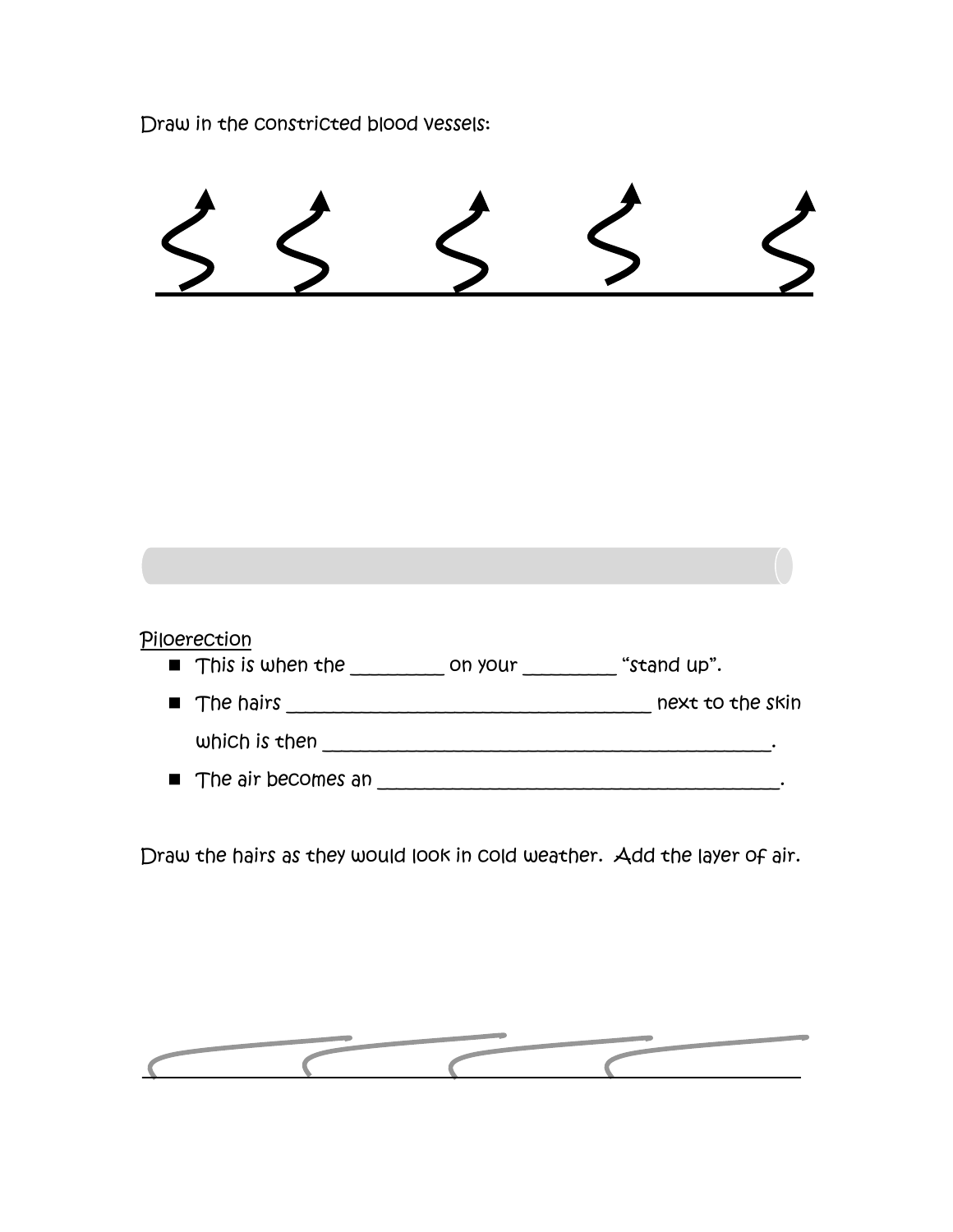Describe other ways the body can be warmed up.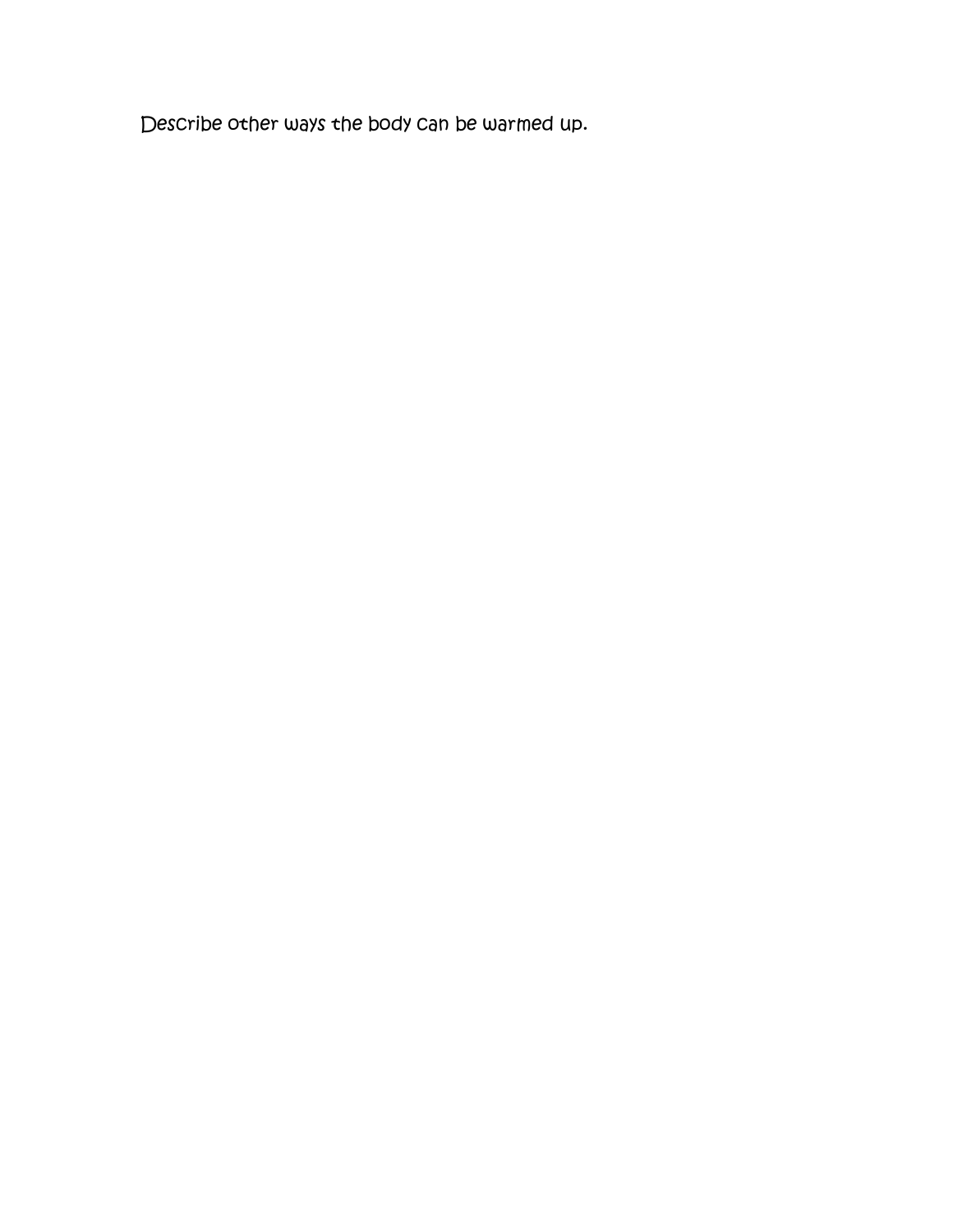## Controlling Glucose levels

|         | $\blacksquare$ Your cells also need an exact level of glucose in the blood. |  |  |
|---------|-----------------------------------------------------------------------------|--|--|
|         | Excess glucose gets turned into<br>in the                                   |  |  |
|         | $\blacksquare$ This is regulated by 2 hormones (Chemicals) from the         |  |  |
| Called: |                                                                             |  |  |
|         |                                                                             |  |  |
|         |                                                                             |  |  |

Draw in what happens when there is too much glucose in the blood. Before:

| Glycogen             |  |
|----------------------|--|
|                      |  |
| Glucose in the blood |  |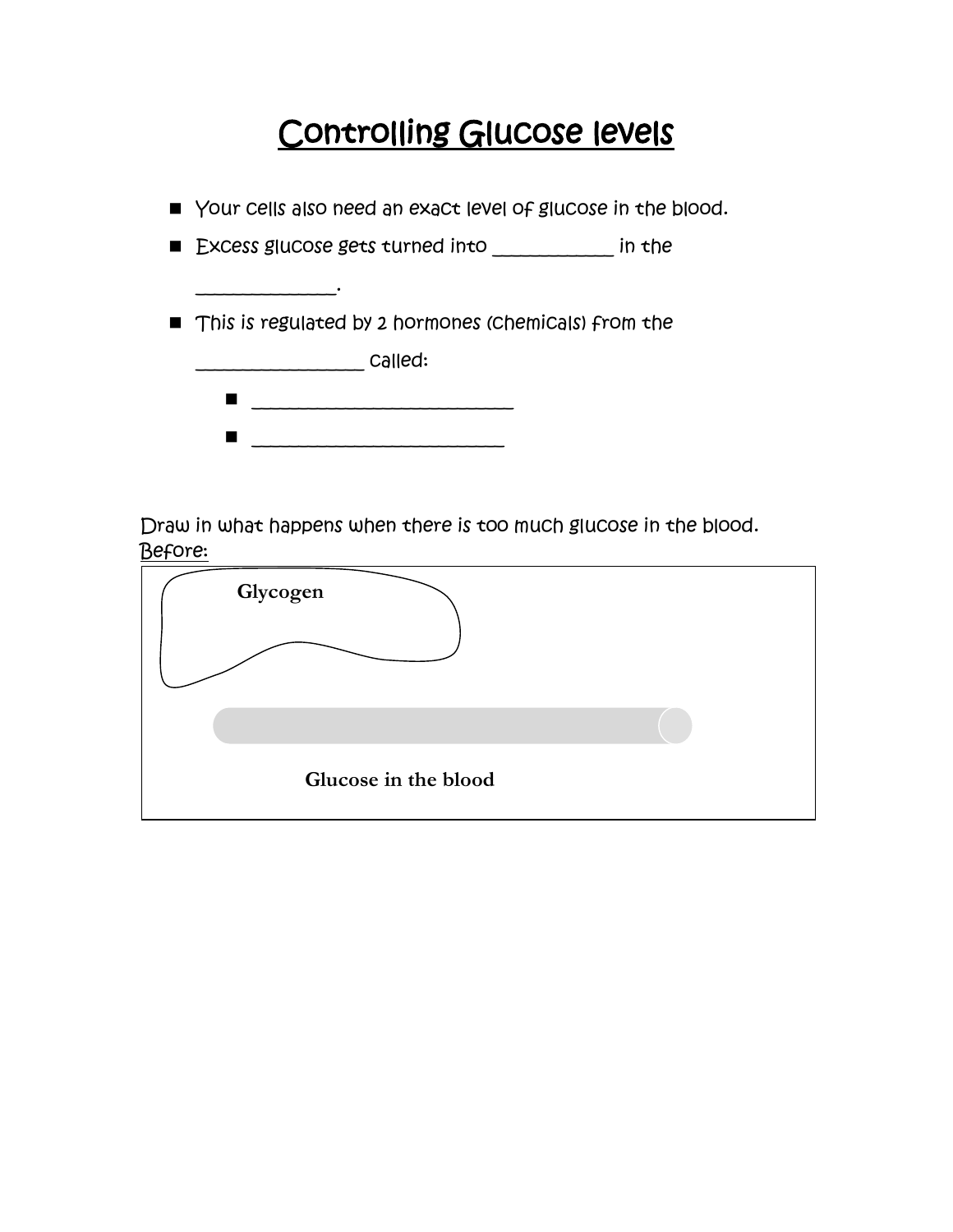

Draw in what happens when there is too little glucose in the blood.





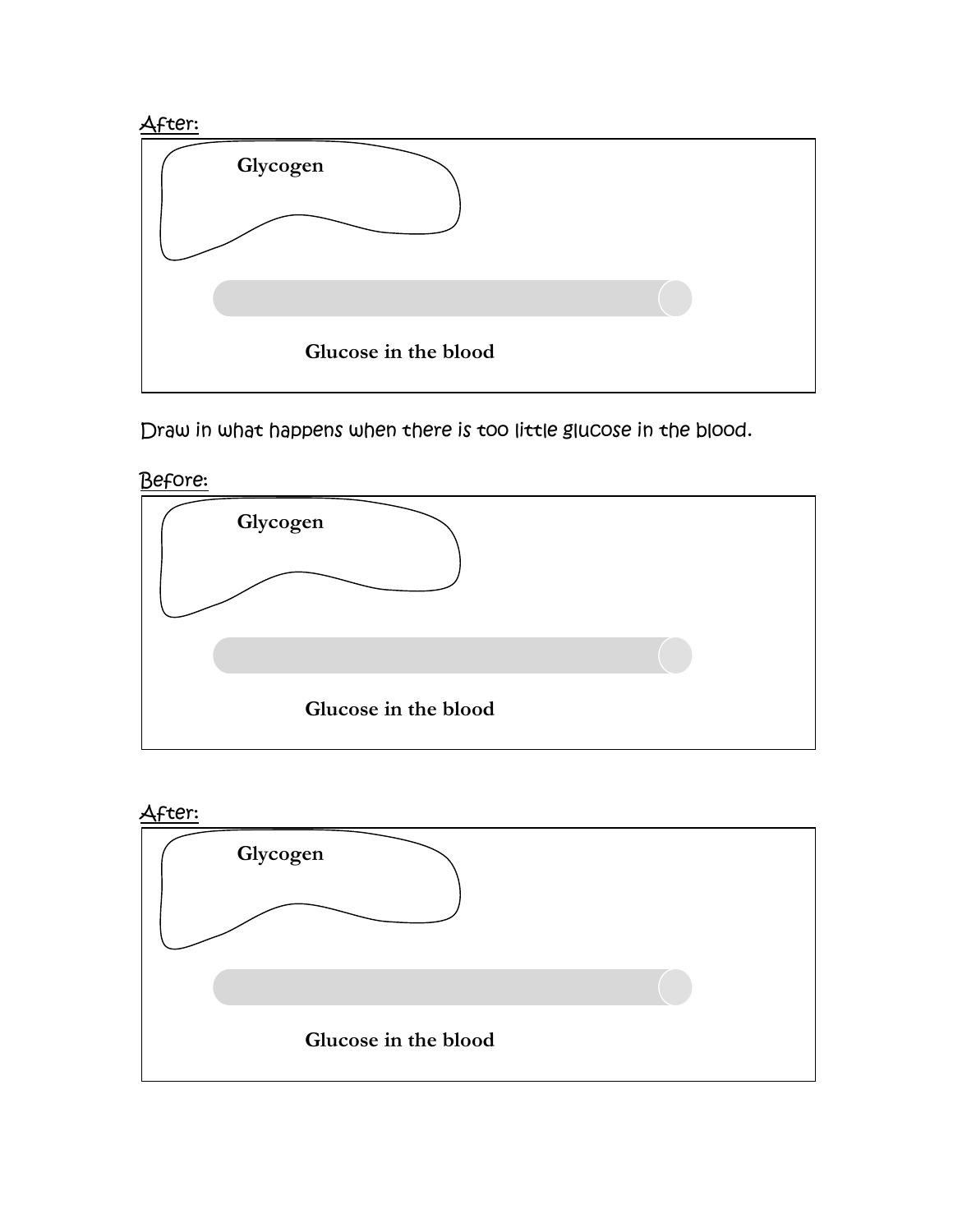How does a lot of sugar entering the blood affect the activity of the pancreas and liver?

|   | pancreas              | liver                    |
|---|-----------------------|--------------------------|
| А | secretes less insulin | adds sugar to blood      |
| в | secretes less insulin | removes sugar from blood |
| С | secretes more insulin | adds sugar to blood      |
| D | secretes more insulin | removes sugar from blood |

## Diabetes

- 1. What happens if no insulin is produced?
- 2. What is this condition called?
- 3. What can be done for people with this condition?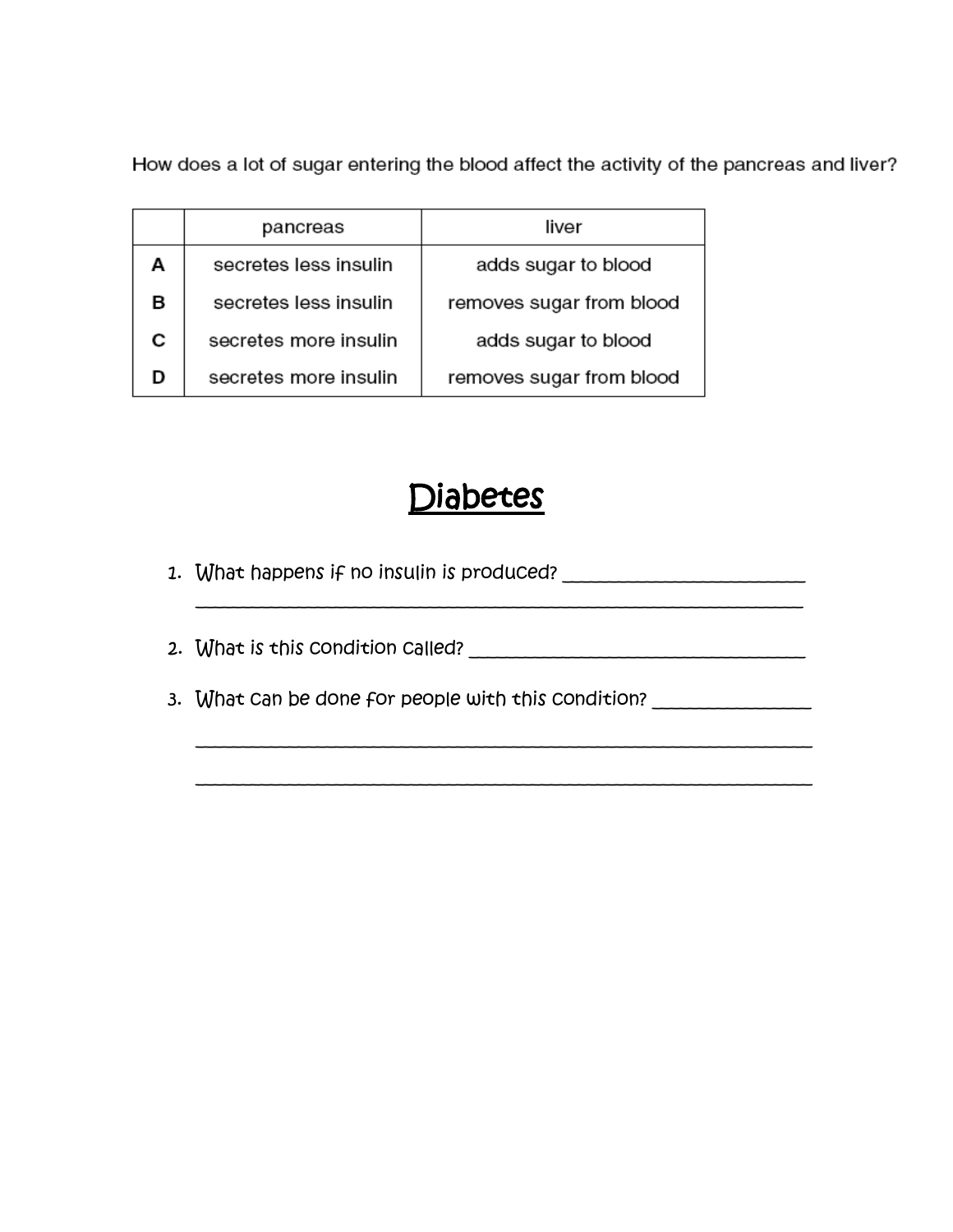## Draw the flow back diagram of glucose control on this page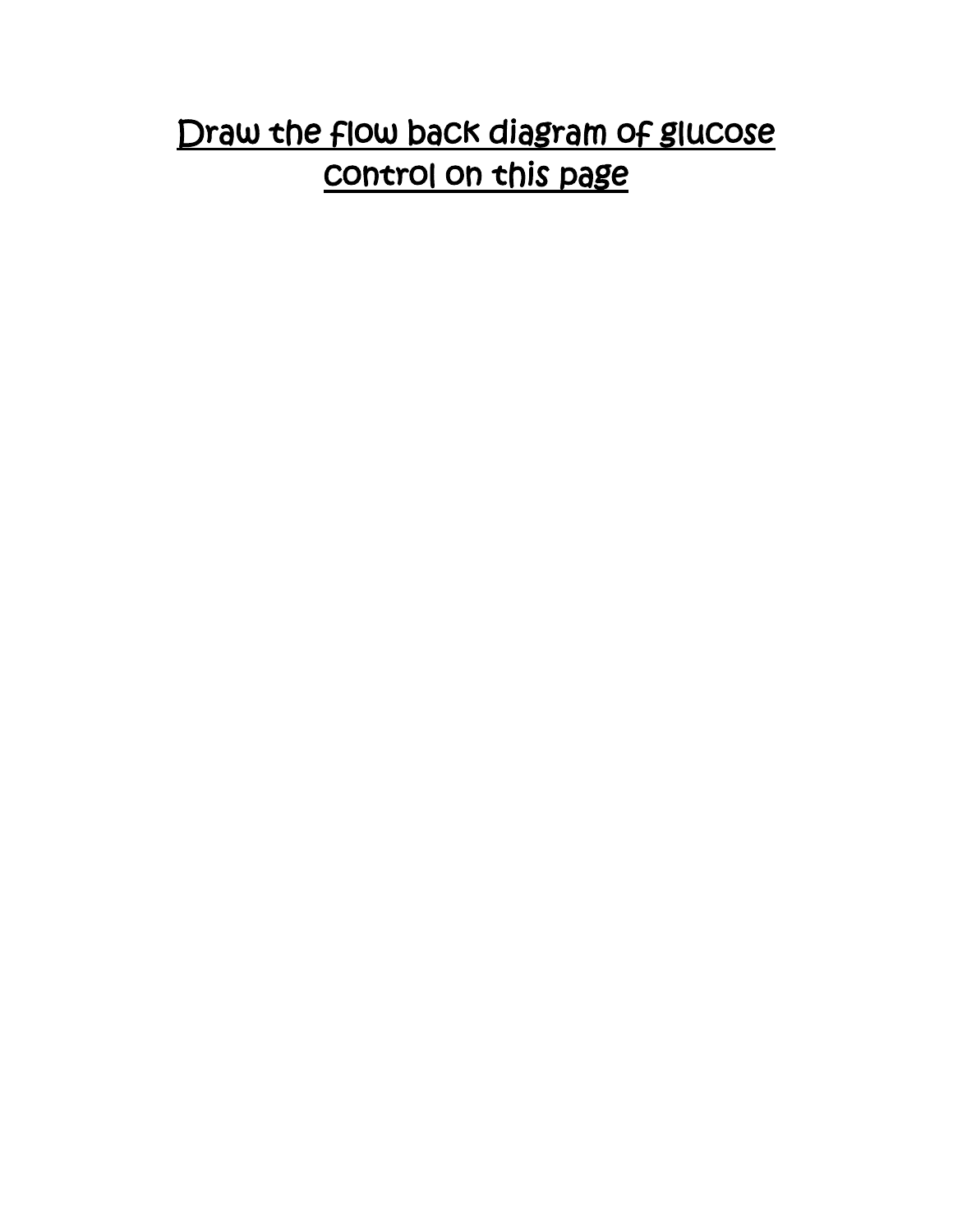## Kidneys

1. Describe the function of the kidneys

- 3. What is excretion?
- 4. Where does "dirty blood" enter the kidney?

Label this diagram to show the location of the kidneys:

\_\_\_\_\_\_\_\_\_\_\_\_\_\_\_\_\_\_\_\_\_\_\_\_\_\_\_\_\_\_\_\_\_\_\_\_\_\_\_\_\_\_\_\_\_\_\_\_\_\_\_\_\_\_\_\_\_\_\_\_\_\_\_\_\_\_

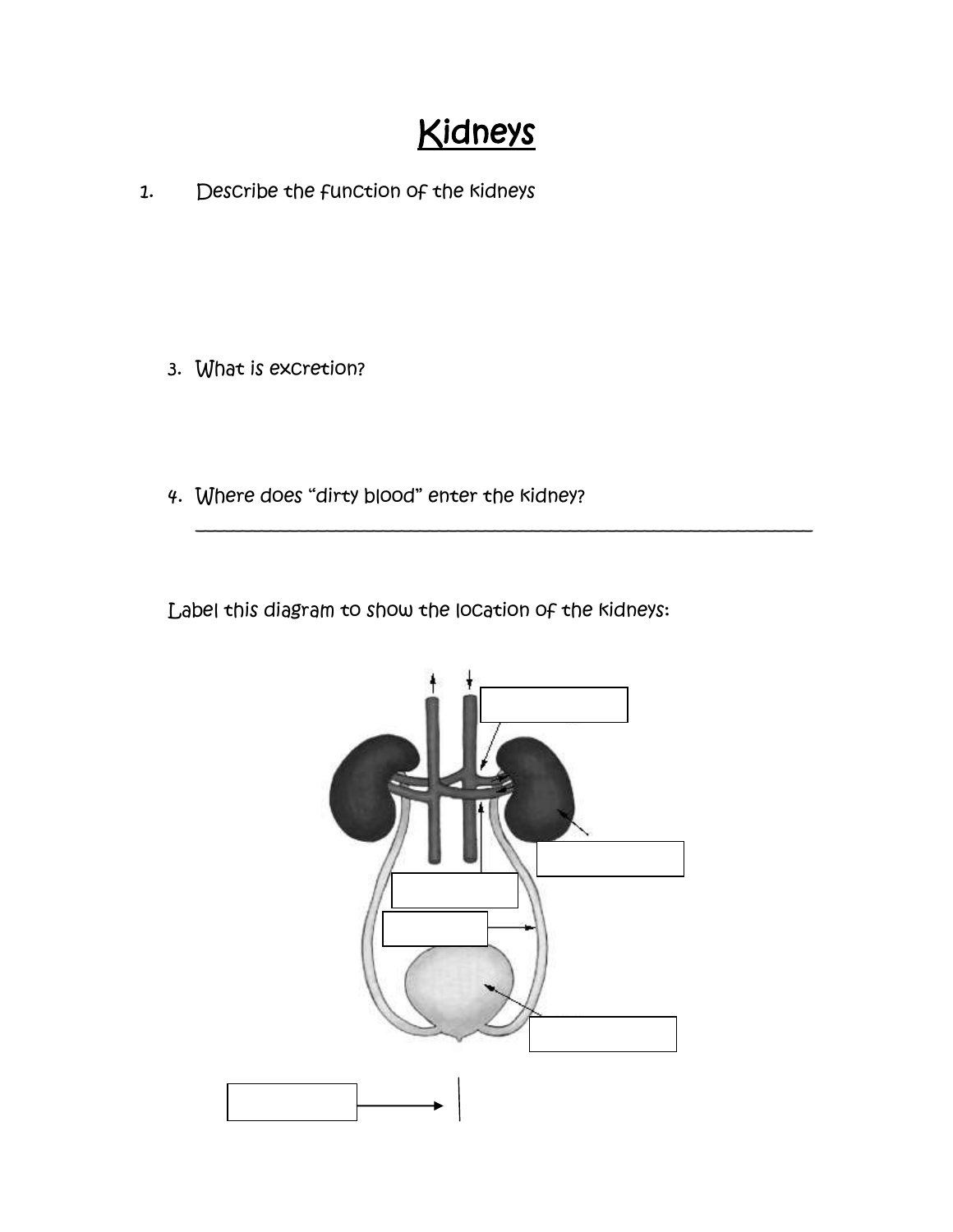5. Where is water content of the body controlled?

\_\_\_\_\_\_\_\_\_\_\_\_\_\_\_\_\_\_\_\_\_\_\_\_\_\_\_\_\_\_\_\_\_\_

6. What is urea? \_\_\_\_\_\_\_\_\_\_\_\_\_\_\_\_\_\_\_\_\_\_\_\_\_\_\_\_\_\_\_\_\_\_\_\_\_\_\_\_\_\_\_\_\_\_\_\_\_\_\_\_

7. Where is it made? \_\_\_\_\_\_\_\_\_\_\_\_\_\_\_\_\_\_\_\_\_\_\_\_\_\_\_\_\_\_\_

 $\overline{\phantom{a}}$  , and the contract of the contract of the contract of the contract of the contract of the contract of the contract of the contract of the contract of the contract of the contract of the contract of the contrac

- 8. What is it made from?
- 9. What element does it contain?

\_\_\_\_\_\_\_\_\_\_\_\_\_\_\_\_\_\_\_\_\_\_\_\_\_\_\_\_\_\_\_\_\_\_\_\_\_

### KEY WORDS

Nephron

**Glomerulus** 

Bowman"s capsule

Glomerular filtrate

Loop of Henle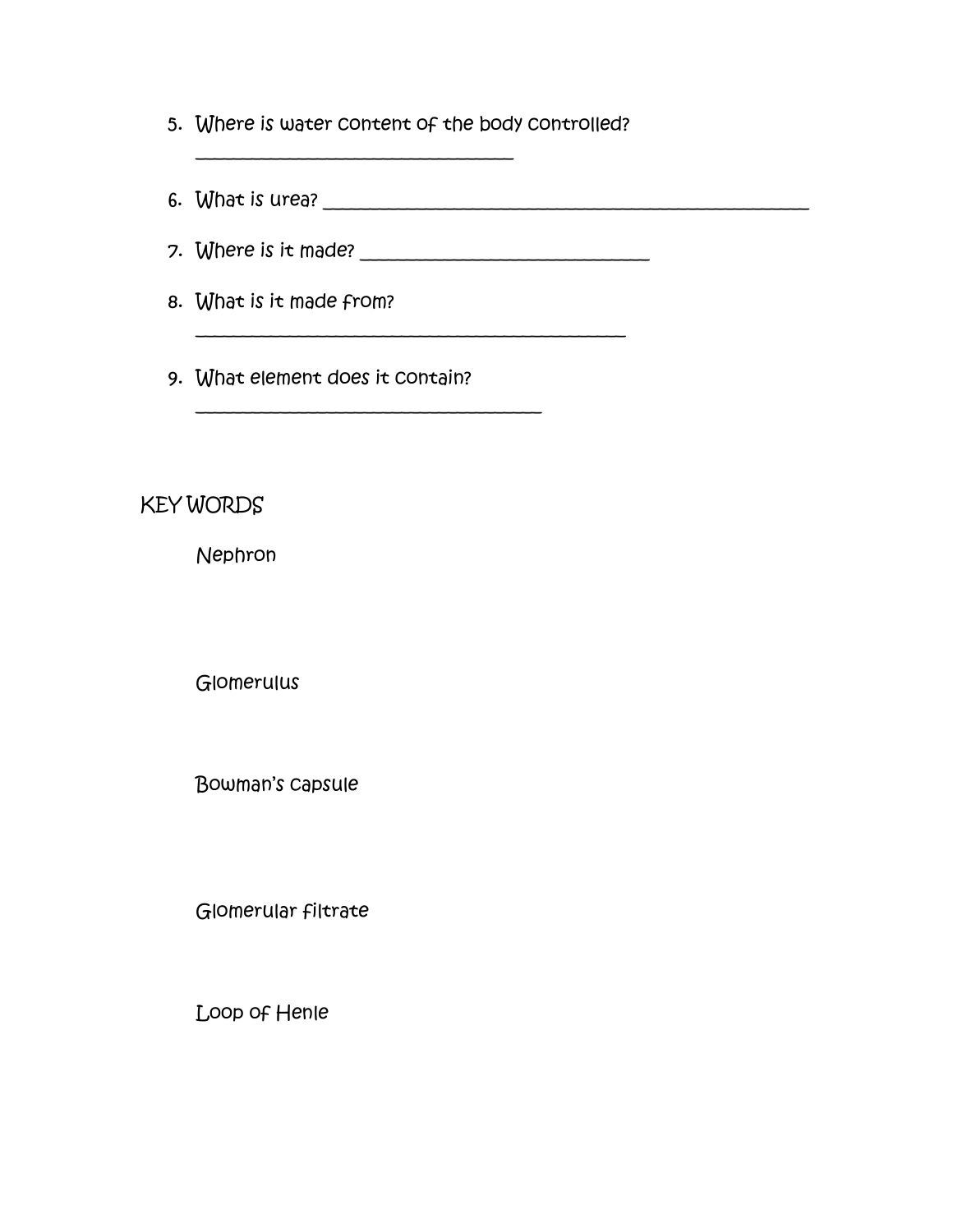10.Label the parts of the kidney



11. Label the parts of the nephron

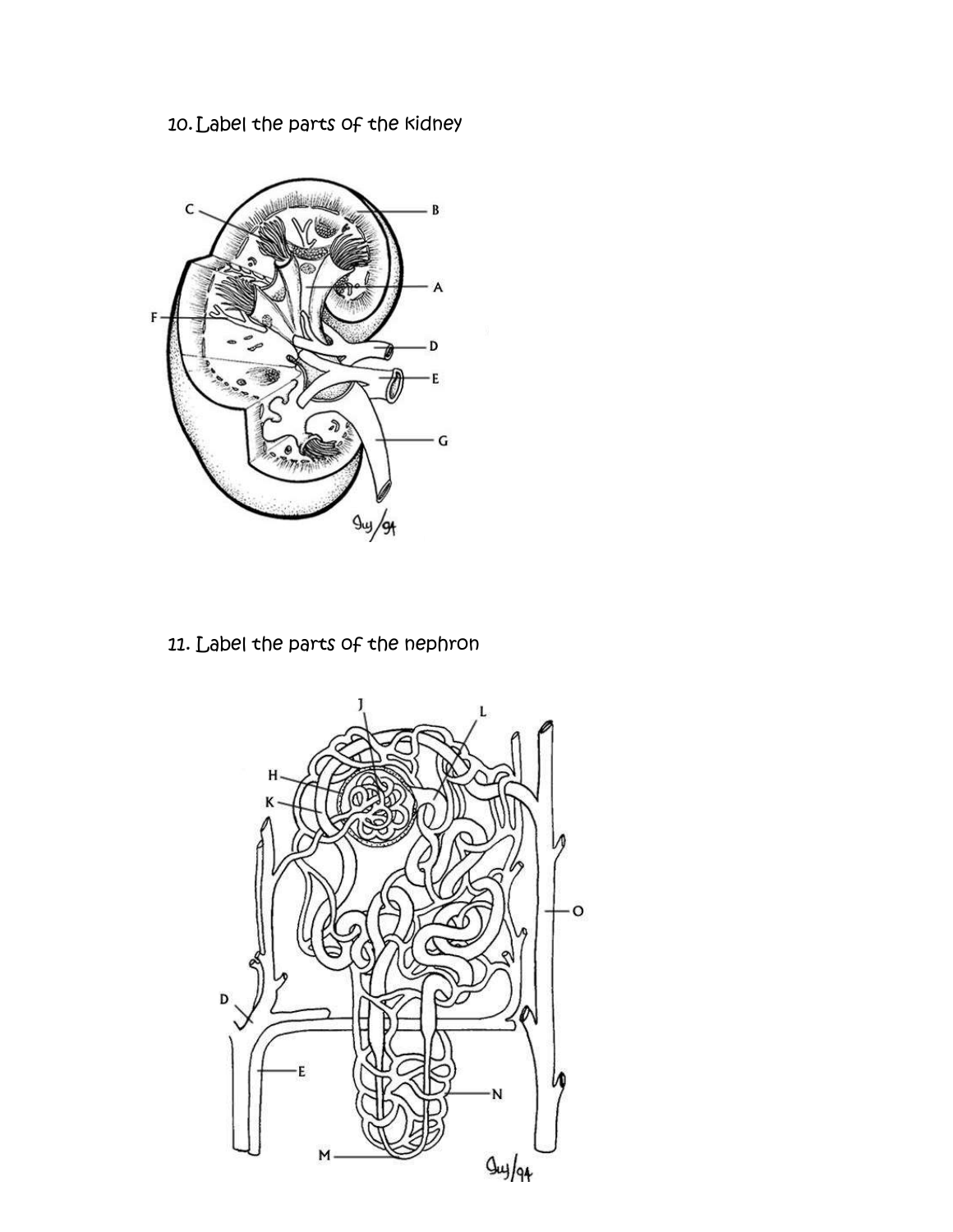12. What are the processes of the nephron?

13. What happens during filtration?

14. What substances does the kidney tubule contain?

15. The kidney tubule reabsorbs different amounts of various substances called selective reabsorption. What happens during secretion

\_\_\_\_\_\_\_\_\_\_\_\_\_\_\_\_\_\_\_\_\_\_\_\_\_\_\_\_\_\_\_\_\_\_\_\_\_\_\_\_\_\_\_\_\_\_\_\_\_\_\_\_\_\_\_\_\_\_\_\_\_\_\_\_\_\_\_\_\_

\_\_\_\_\_\_\_\_\_\_\_\_\_\_\_\_\_\_\_\_\_\_\_\_\_\_\_\_\_\_\_\_\_\_\_\_\_\_\_\_\_\_\_\_\_\_\_\_\_\_\_\_\_\_\_\_\_\_\_\_\_\_\_\_\_\_\_\_\_

\_\_\_\_\_\_\_\_\_\_\_\_\_\_\_\_\_\_\_\_\_\_\_\_\_\_\_\_\_\_\_\_\_\_\_\_\_\_\_\_\_\_\_\_\_\_\_\_\_\_\_\_\_\_\_\_\_\_\_\_\_\_\_\_\_\_\_\_\_

\_\_\_\_\_\_\_\_\_\_\_\_\_\_\_\_\_\_\_\_\_\_\_\_\_\_\_\_\_\_\_\_\_\_\_\_\_\_\_\_\_\_\_\_\_\_\_\_\_\_\_\_\_\_\_\_\_\_\_\_\_\_\_\_\_\_

\_\_\_\_\_\_\_\_\_\_\_\_\_\_\_\_\_\_\_\_\_\_\_\_\_\_\_\_\_\_\_\_\_\_\_\_\_\_\_\_\_\_\_\_\_\_\_\_\_\_\_\_\_\_\_\_\_\_\_\_\_\_\_\_\_\_

\_\_\_\_\_\_\_\_\_\_\_\_\_\_\_\_\_\_\_\_\_\_\_\_\_\_\_\_\_\_\_\_\_\_\_\_\_\_\_\_\_\_\_\_\_\_\_\_\_\_\_\_\_\_\_\_\_\_\_\_\_\_\_\_\_

\_\_\_\_\_\_\_\_\_\_\_\_\_\_\_\_\_\_\_\_\_\_\_\_\_\_\_\_\_\_\_\_\_\_\_\_\_\_\_\_\_\_\_\_\_\_\_\_\_\_\_\_\_\_\_\_\_\_\_\_\_\_\_\_\_\_\_\_\_

\_\_\_\_\_\_\_\_\_\_\_\_\_\_\_\_\_\_\_\_\_\_\_\_\_\_\_\_\_\_\_\_\_\_\_\_\_\_\_\_\_\_\_\_\_\_\_\_\_\_\_\_\_\_\_\_\_\_\_\_\_\_\_\_\_\_\_\_\_

16. How much sugar is reabsorbed?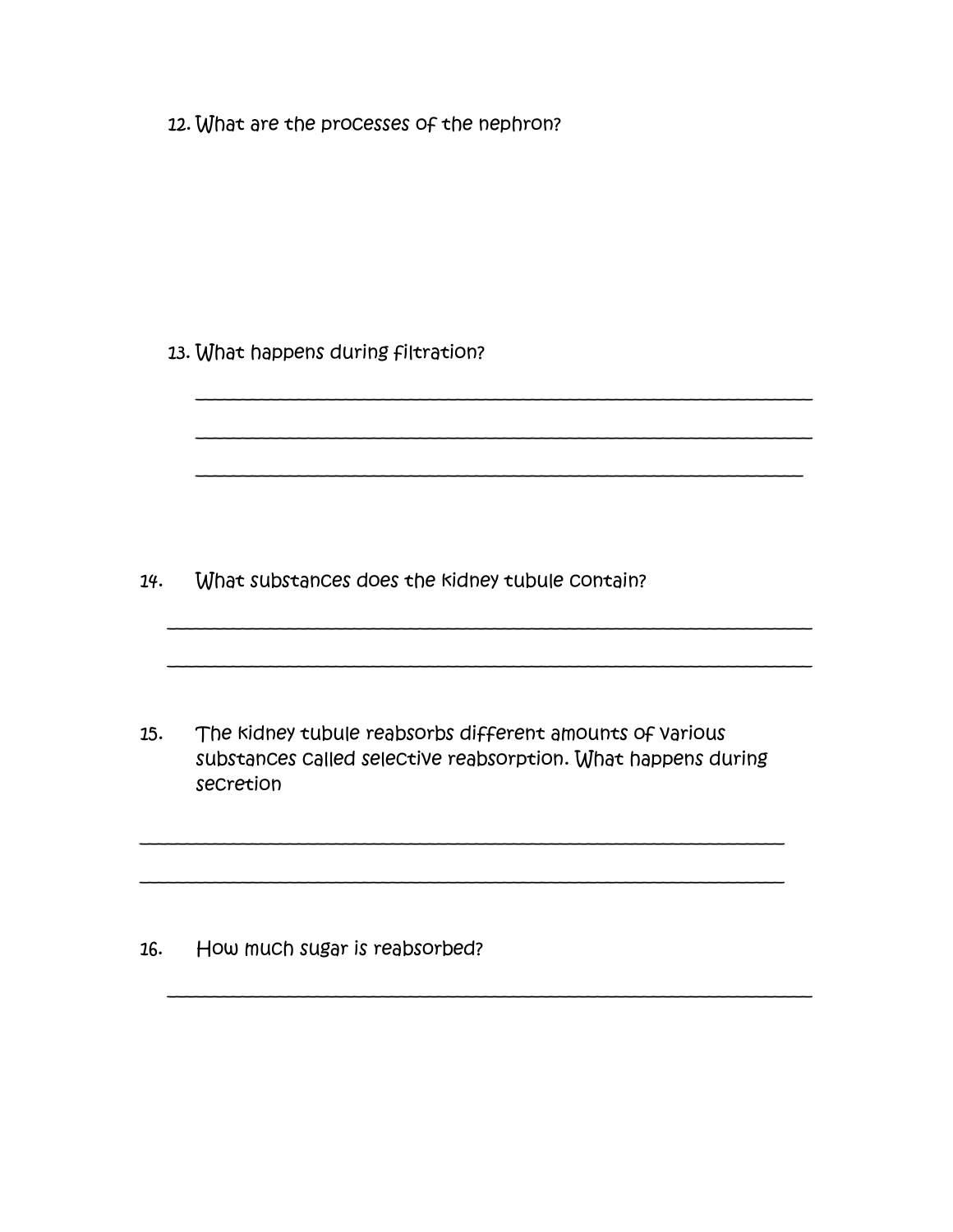17. Are all the ions reabsorbed? Explain your answer.

18. Is all the water reabsorbed? Explain your answer.

19. If water content of the blood is low, how much water is excreted? What is the urine like?

If water content of the blood is high, how much water is excreted?  $20.$ What is the urine like?

- What is contained in urine?  $21.$
- Where does urine go after leaving the kidney?  $22.$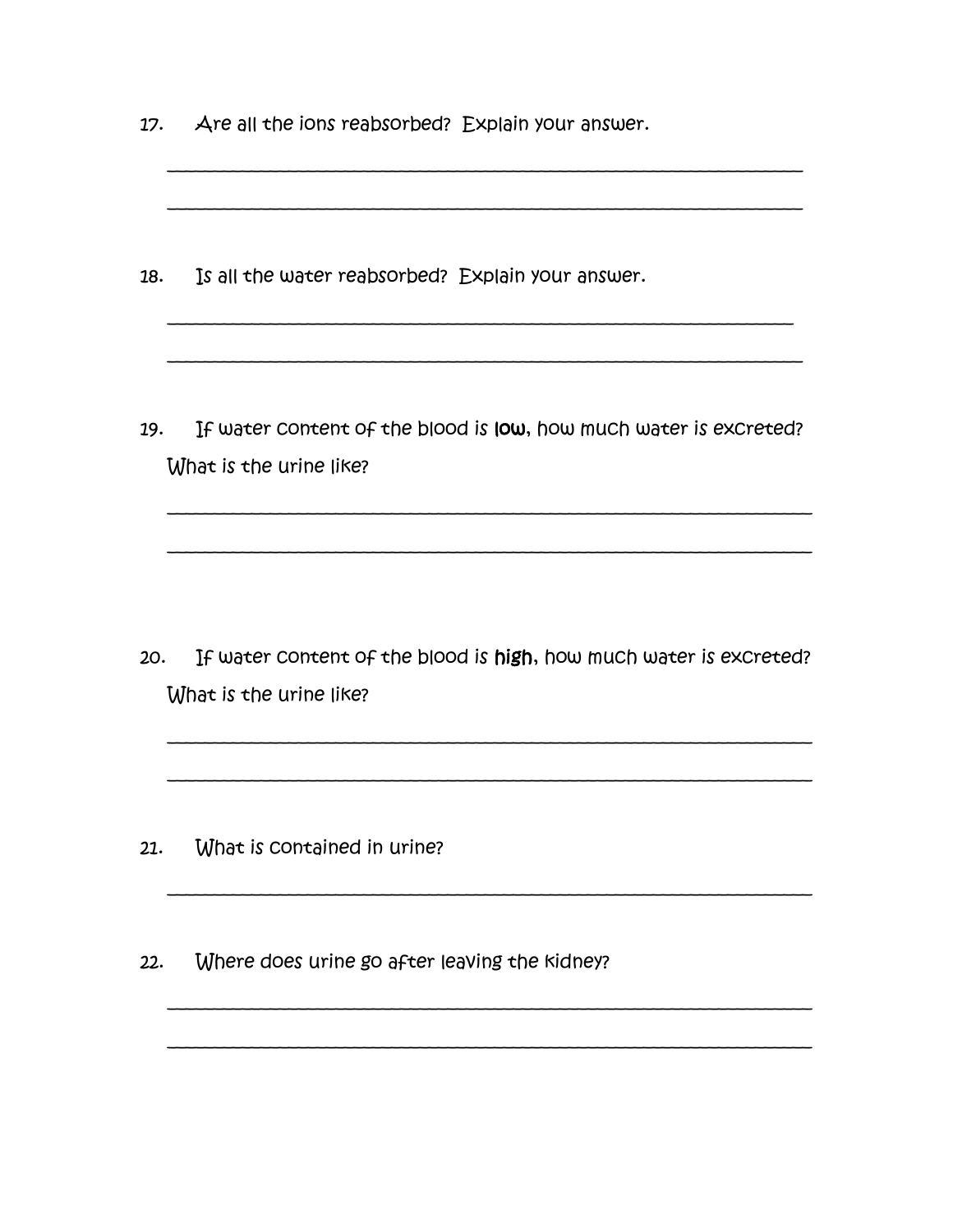- 23. Where does the "clean" blood go?
- 24. How is water controlled in the body?



\_\_\_\_\_\_\_\_\_\_\_\_\_\_\_\_\_\_\_\_\_\_\_\_\_\_\_\_\_\_\_\_\_\_\_\_\_\_\_\_\_\_\_\_\_\_\_\_\_\_\_\_\_\_\_\_\_\_\_\_\_\_\_\_\_\_\_\_\_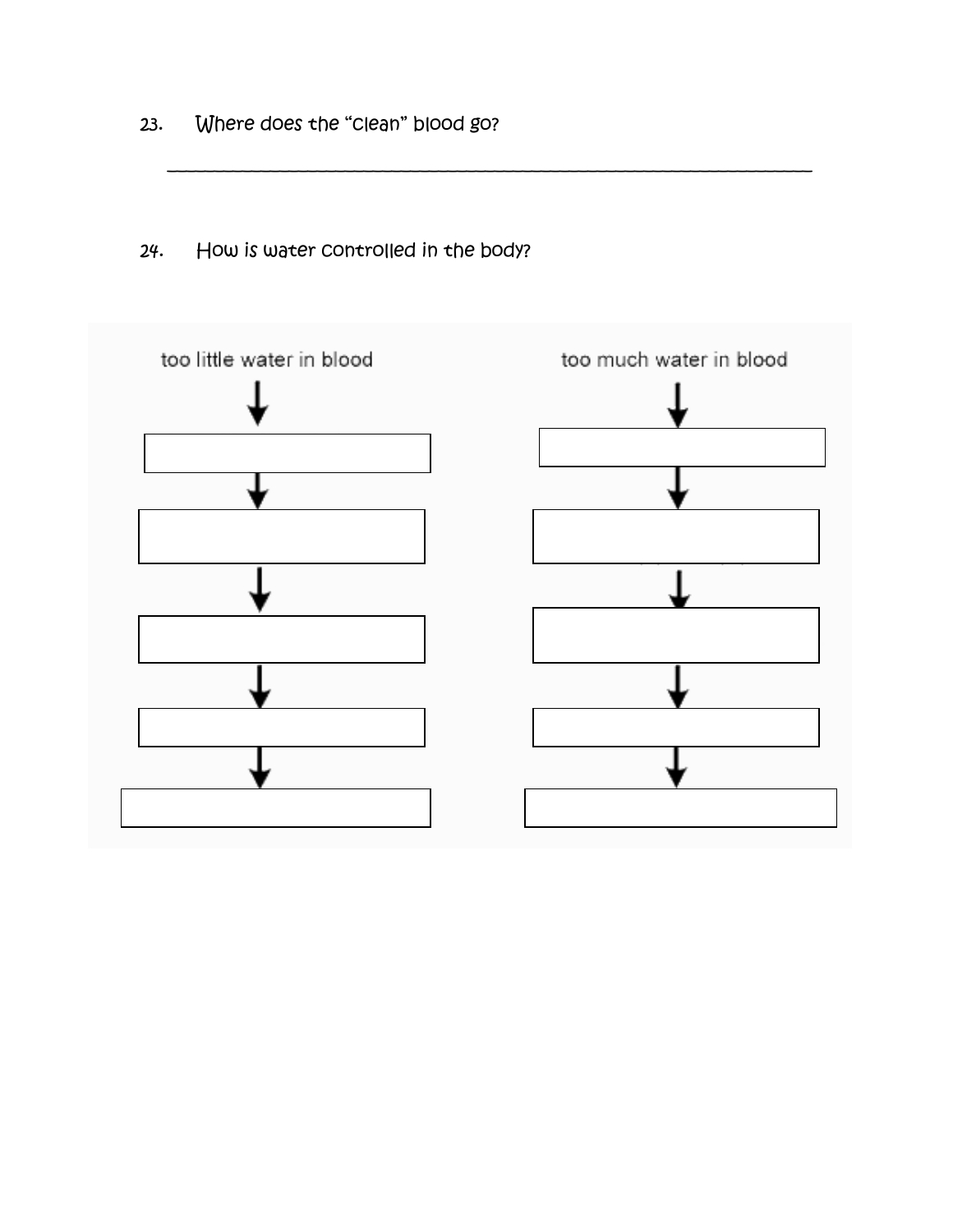## Summary of urine production.

 Urea is a waste product made in the \_\_\_\_\_\_\_\_\_\_\_\_\_\_\_\_\_\_\_\_\_\_\_. **I** Water content of the body is controlled in the \_\_\_\_\_\_\_\_\_\_\_\_\_\_\_\_\_\_\_\_\_\_\_. ■ Urea, water and other waste makes up \_\_\_\_\_\_\_\_\_\_\_\_\_\_\_\_\_\_\_\_\_\_\_\_.. ■ Urine travels down the \_\_\_\_\_\_\_\_\_\_\_\_\_\_\_\_\_\_\_\_\_\_\_\_\_\_\_\_\_\_\_\_\_ and is stored in the \_\_\_\_\_\_\_\_\_\_\_\_\_\_\_\_\_\_\_\_\_\_\_. ■ Urine is excreted through the \_\_\_\_\_\_\_\_\_\_\_\_\_\_\_\_\_\_\_\_\_\_.

The diagram shows a human kidney and its blood supply.



Compared with the blood in vessel P, the blood in Q has

- A less urea and less oxygen.
- в less urea and more oxygen.
- С more urea and less oxygen.
- D more urea and more oxygen.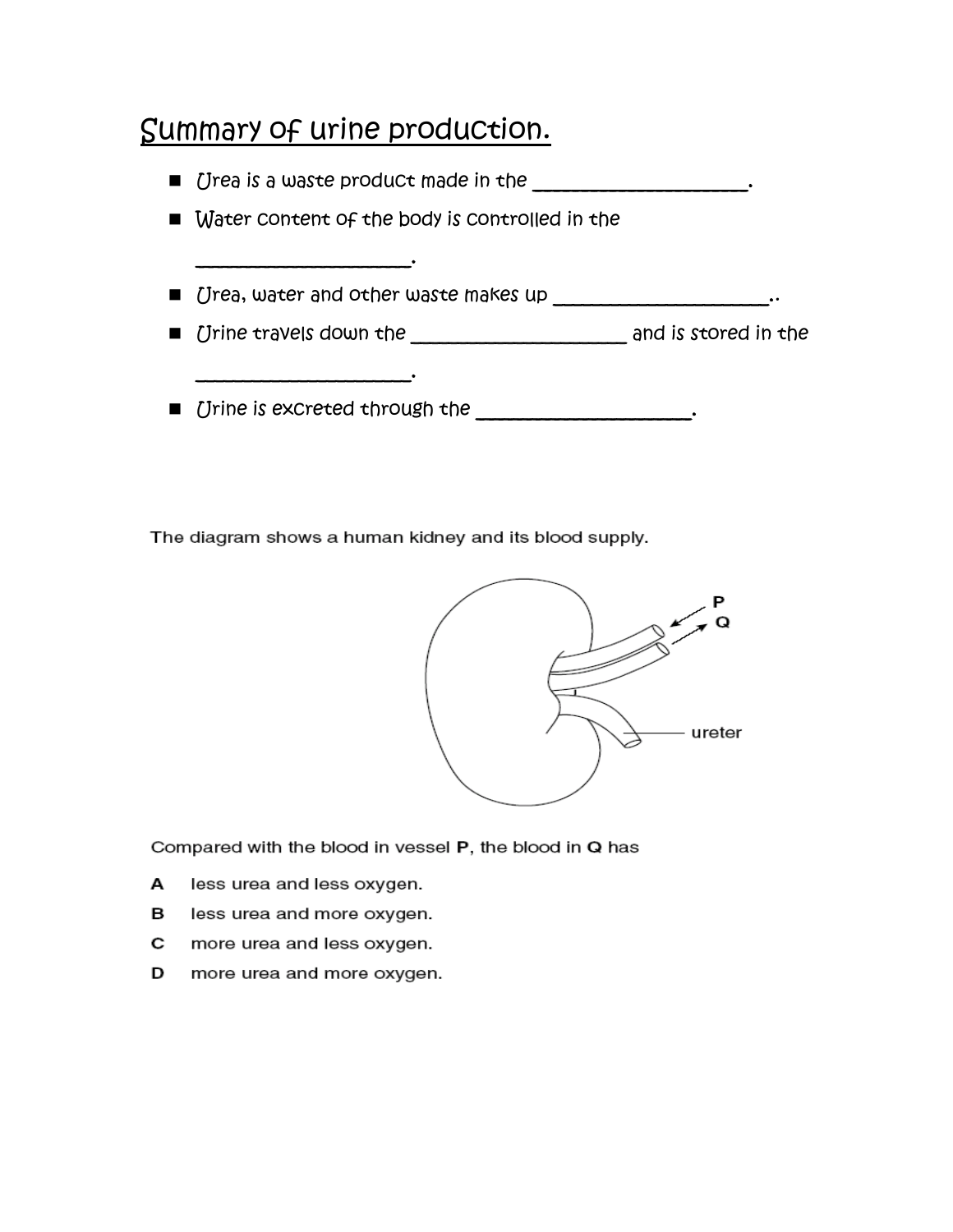## Negative Feedback

- 1. What is negative feedback?
- 2. Fill in the negative feedback diagram

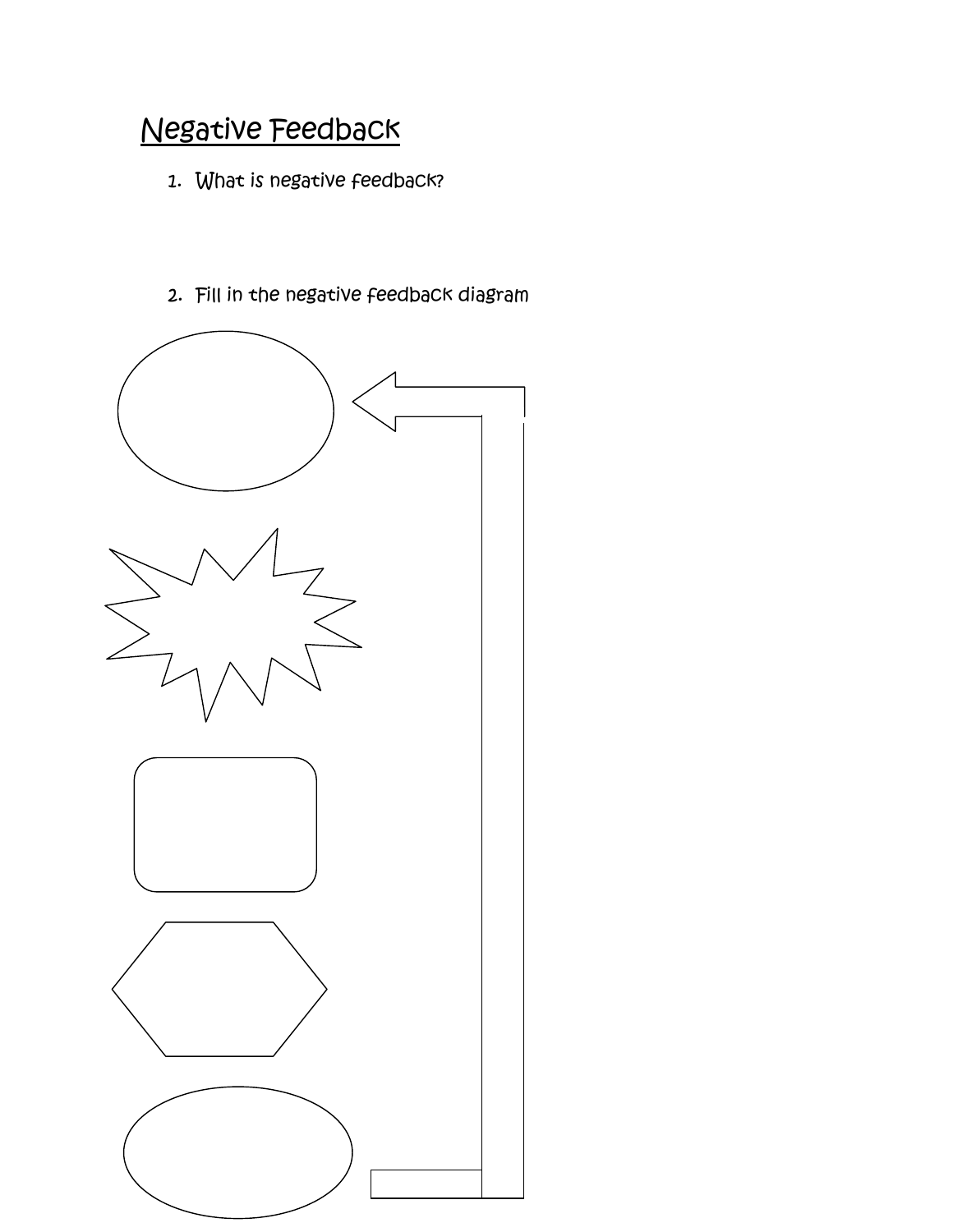All homeostatic mechanisms use negative feedback to maintain a constant value (called the set point). Negative feedback means that whenever a change occurs in a system, this automatically causes a corrective mechanism to start, which reverses the original change and brings the system back towards the set point (i.e. "normal").



Copyright @ Pearson Education, Inc., publishing as Berjamin Cummings.